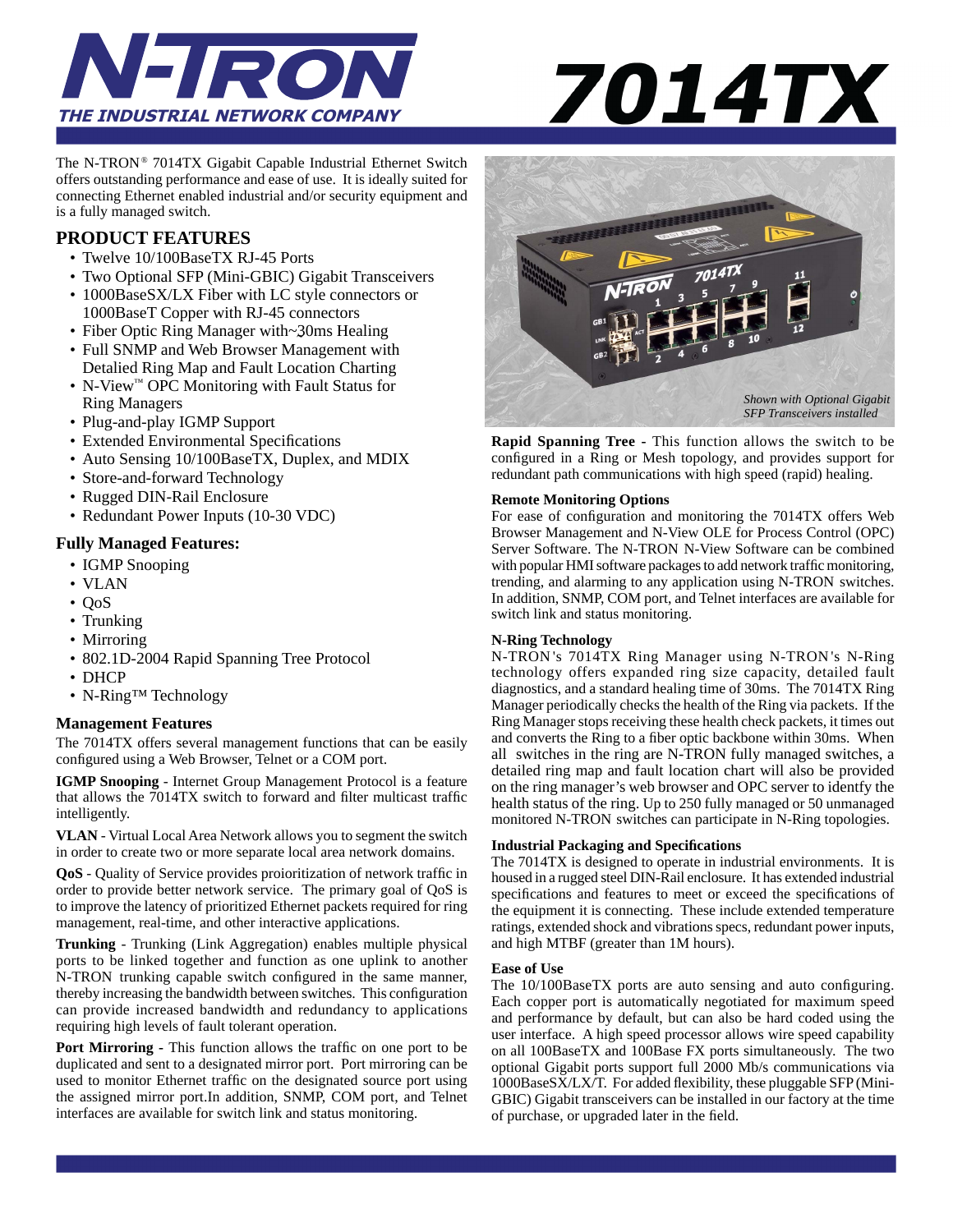

# **QUALITY MANAGEMENT SYSTEM CERTIFIED BY DNV**

 $=$  ISO 9001:2008  $=$ 

# **7014TX Specifi cations**

# **Switch Properties**

*Number of MAC Addresses:* 4,096 *Aging Time*: Programmable *Latency Typical:* 2.9 μs

Store-and-Forward

## **Case Dimensions**

*DIN-Rail Mount:* 35mm

*Height:* 2.50" (6.4cm) *Width:* 7.40" (18.8cm) *Depth:* 4.15" (10.6cm) *Weight (max):* 2.10 lbs (0.95kg)

# **Electrical**

*Redundant Input Voltage:* 10-30 VDC *Input Current (max):* 1.0A@24V *Inrush @ 24V:* 12.6 Amp for 0.05ms *N-TRON Power Supply:* NTPS-24-1.3 (1.3 Amp@24V)

# **Environmental**

**Operating Temperature: Storage Temperature:** *Operating Humidity:* 10% to 95%

C to 70 $^{\circ}$ C C to 85 $\rm ^{o}$ C  $\,$  (Non Condensing) *Operating Altitude:* 0 to 10,000 ft.

# **Shock and Vibration (bulkhead mounted)**

*Shock:* 200g @ 10ms

*Vibration/Seismic:* 50g, 5-200Hz, Triaxial

## **Reliability**

*MTBF:* >1 Million Hours

# **Fiber Transceiver Characteristics**

| <b>Fiber Length</b>       | $2km*$ | $15km**$ | $40km**$ | $80 km**$ |
|---------------------------|--------|----------|----------|-----------|
| <b>TX Power Min</b>       | -19dBm | $-15dBm$ | -5dBm    | -5dBm     |
| <b>RX Sensitivity Max</b> | -31dBm | $-31dBm$ | $-34dBm$ | -34dBm    |
| Wavelength                | 1310nm | 1310nm   | 1310nm   | 1550nm    |

\* Multimode Fiber Optic Cable \*\* Singlemode Fiber Optic Cable

#### **SFP Gigabit Fiber Transceiver Characteristics**

| <b>Fiber Length</b>       | 550m for 50/125µm<br>275m @62.5/125µm | $10km**$      | $40km**$ | 80km**   |
|---------------------------|---------------------------------------|---------------|----------|----------|
| <b>TX Power Min</b>       | $-9.5$ d $Bm$                         | $-9.5$ d $Bm$ | -2dBm    | 0dBm     |
| <b>RX Sensitivity Max</b> | -17dBm                                | $-20$ d $Bm$  | $-22dBm$ | $-24dBm$ |
| Wavelength                | 850nm                                 | 1310nm        | 1310nm   | 1550nm   |
| Assumed Fiber Loss        | 3.5 to 3.75 dB/km                     | .45dB/km      | .35dB/km | .25dB/km |

 \* SX Fiber Optic Cable \*\* LX Fiber Optic Cable

## **Network Media**

| 10BaseT:               | >Cat3 Cable   |
|------------------------|---------------|
| 100BaseTX:             | >Cat5 Cable   |
| 1000BaseT:             | >Cat5e Cable  |
| 1000BaseSX Multimode:  | 50-62.5/125µm |
| 1000BaseLX Singlemode: | 7-10/125um    |
|                        |               |

## **Connectors**

| 10/100BaseTX: | Twelve (12) RJ-45 Copper Ports           |
|---------------|------------------------------------------|
| 1000BaseT:    | Up to Two (2) RJ-45 Gigabit Copper Ports |
| 1000BaseSX:   | Up to Two (2) LC Duplex Gigabit          |
|               | Fiber Ports (optional)                   |

## **Recommended Wiring Clearance**

| Front: | 4"  | (10.16cm) |
|--------|-----|-----------|
| Side:  | 4 " | (2.54cm)  |

## **Regulatory Approvals**

*FCC Title 47, Part 15, Subpart B - Class A CE: EN61000-6-2,4, EN55011, EN61000-4-2,3,4,5,6 UL Listed ANSI/ISA-12.12.01-2000 (US and Canada) CLASS I, DIV 2, Groups A,B,C,D,T4,*  **GOST-R Certified, RoHS Compliant** 

## **Designed to comply with:**

*IEEE 1613 for Electric Utility Substations, and NEMA TS1/TS2 for Traffic Control*